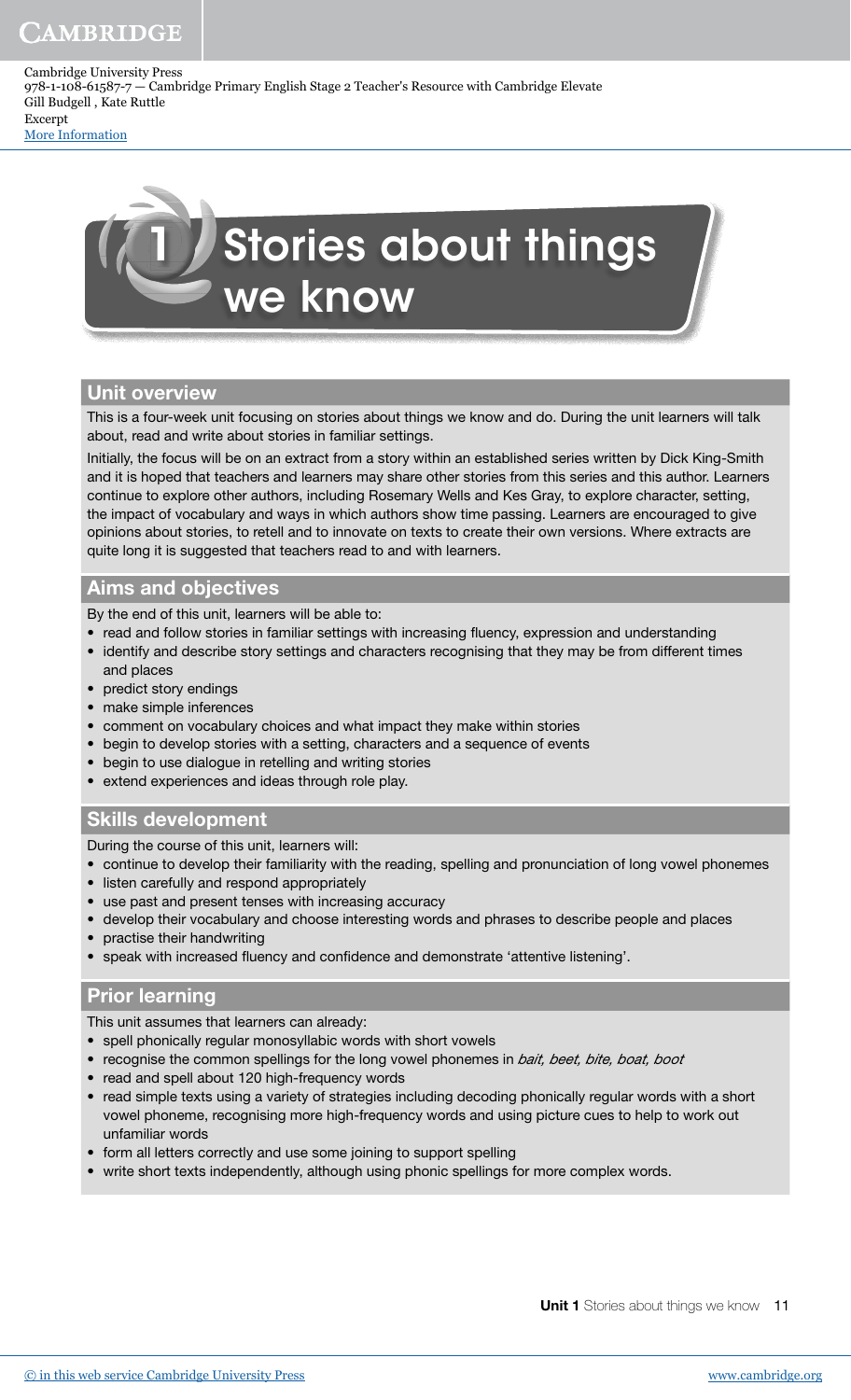Session 1: All About Sophie Learner's Book pages: 6–8 Activity Book page: 4

You will need: notebooks and pencils.

**Nice to have:** storybooks by Dick King-Smith and/ or pictures from the *Sophie's Adventures* collection of stories; examples of words featuring sound **/f/** but spelled in different ways.

# Learning objectives

*Learning intentions*

- to identify the characteristics of a character
- to write a character fact file
- to listen to and understand a text read aloud
- to give oral and written responses to questions about a text.

*Learning outcomes*

Learners can:

- talk about characters' fact iles
- write character fact iles using interesting words and phrases
- demonstrate good listening to a story
- give answers to demonstrate good understanding of a text.

# A  $\odot$  Discuss Sophie

- Talk about characters from stories the learners know and enjoy.
- Ask them if they can remember the names of their favourite storybook characters.
- Can they describe what the characters are like? Encourage interesting and accurate vocabulary: *funny, scary, kind, loud, shy,* etc.
- Talk about what facts we might know about a character such as Red Riding Hood. Ask learners to chat with a partner and then to share what we know about her: she lives near a wood, has a grandma who lives in the wood, is brave and kind, is curious and possibly a bit naughty (for wandering off the path), etc.
- Tell them that in this unit we are going to explore stories about things we know and do. These stories often feature characters like us. This first session introduces us to a character called Sophie.
- You may wish to draw learners' attention to the spelling of this name. Remind them that sometimes two letters make one sound e.g. *ph* for **/f/.** Can they think of other words that feature this combination of letters? (e.g. *elephant, Christopher*) Do they know other ways to spell this sound, for example *f, ff, gh* (as in *laugh*)?
- You may also wish to introduce the author of the Sophie stories, Dick King-Smith, and to tell or show the learners that he has written many stories for children and lots about Sophie. If you have gathered

other examples of Dick King-Smith books then share them now with the learners. Note that another Dick King-Smith text is used in unit 7 (*The Hodgeheg*).

- Use the pictures and the fact ile in the *Learner's Book* to introduce Sophie as a character. Note that this shares some of her physical qualities as well as her personality.
- Do learners know anyone like Sophie? She's a funny but feisty little girl who sometimes says funny things because she is young and misunderstands. If learners have younger siblings, encourage them to share their experiences of things they do or say that make them laugh.
- Share ideas about the fact ile and what other information might be helpful to include, for example dislikes, favourite hobbies.

**Answers:**

Learners' own answers.

# **B A** fact file

- Ask learners to write the headings of the fact file in their notebooks.
- Get them to complete it with words and phrases about themselves or a friend.
- Encourage learners to use interesting words and phrases in their fact file. When they have finished, tell them to re-read it to check they are happy with the words they have chosen.
- **Differentiation:** Less confident writers may need word/picture cards of vocabulary to help them to choose and use interesting words.

**Answers:** Learners' own answers.

# $C \otimes A$  Bad Back

- Tell learners that you are going to read a small part of a story about Sophie to them.
- Tell them you will read it again but this time they must listen out for answers to four questions.
- Read the questions through with them so they are prepared.
- You can decide whether to ask the learners to record their thoughts and ideas in their notebooks or on small write-on/wipe-off type whiteboards if available.
- Remind learners that they do not need to write in sentences when they are just jotting down ideas. They may even draw ideas to help them remember their answers.
- Talk about good listening. Discuss the suggestions in the **Tip** box.
- Read the text on page 7 of the *Learner's Book* and read it again if learners need another attempt at listening.
- **Differentiation:** you may decide to pair certain learners to work together to make notes on their answers.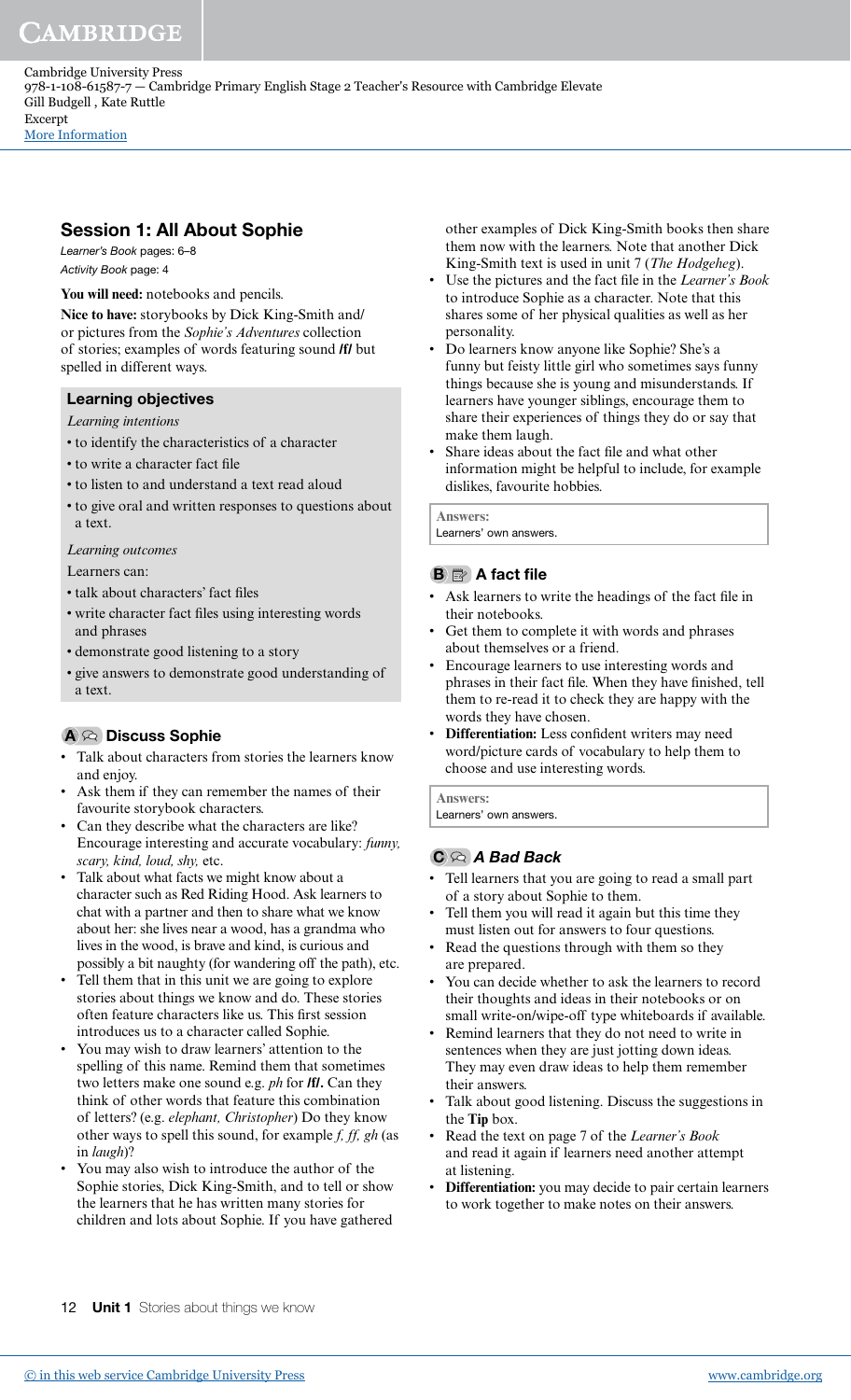[More Information](www.cambridge.org/9781108615877)

## **Answers:**

Possible answers: Sophie is walking round the garden.

The glasses have a white frame/make Sophie look like a panda/ make things look a different colour, like cabbages are blue not green, etc.

Dad/Sophie's father is lying flat on the floor in the dining-room. Sophie and her father/dad decide to play I Spy.

- Then take each question in turn and ask the learners for their responses.
- Encourage good listening to the responses.

## Assessment opportunities

- *Speaking and listening:* note which learners can confidently listen to the read-aloud text and share their answers.
- *Writing:* note which learners can innovate on the fact file writing, adding in their own categories.

We have learned to:

- talk about characters' fact iles. *Ask: tell me three things you might include in a fact ile about your friend.*
- write character fact files using interesting words and phrases. *Ask: read me some of the things you included in your fact file.*
- demonstrate good listening to a story. *Ask: what can you do to show me that you are listening well to my story?*
- give answers to demonstrate good understanding of a text. *Ask any of the questions provided in the Learner's Book or ask additional questions.*

#### Activity Book

## **A**

Learners write two fact iles about people they know, asking them the information and illing in the chart. They should be encouraged to ask full questions and to be sensitive about some of the questions depending on who they are asking.

**Answers:** Learners' own answers.

# Session 2: Reading and understanding A Bad Back

Learner's Book pages: 9–10 Activity Book page: 5

**You will need:** notebooks and pencils, a collection of storybooks set in familiar settings.

**Nice to have:** more story books by Dick King-Smith and more featuring Sophie.

**Spelling link:** different spellings of long vowel phonemes.

## Learning objectives

*Learning intentions*

- to read part of a story with a familiar setting
- to give written responses to questions about a text
- to play *I Spy* demonstrating good phonic knowledge
- to identify characters and settings in a story
- to explore less common vocabulary and phrases.

## *Learning outcomes*

Learners can:

- work alone or with a partner to read the text
- write answers that demonstrate understanding of the text
- identify and say accurate sounds for words
- say who the characters are and where the story takes place
- talk about and understand story-based vocabulary and phrases.

## $A \n \Box \n \odot$  Read A Bad Back

- Tell learners that in this session they are going to now read the part of the story *A Bad Back* they listened to in the previous session.
- Pair work: give learners time to work through the text together; first one learner reads a section, then the other.
- Walk round and listen in to their attempts at independent reading.
	- What strategies are learners using for unknown or longer words?
	- Are they reading with expression?
	- Are they supporting each other and listening?
	- How are they coping with the amount of text?
- You may ask them to jot down or mark in pencil or with a sticker any words they get stuck on. Take the opportunity to draw the class together to rehearse different strategies that might be useful including phonics, syllables, etc.
- Check whether learners are stuck with the decoding of the word or its meaning, or both.
- **Differentiation:**
	- sit and work with a group of readers or ask a classroom helper to do this if you know learners will find this task too difficult. Alternatively, ask them to focus on just a few sections of text.
	- invite confident and able readers to read aloud sections of the text to the class when you draw the children back together.

## **B**  $\Box \otimes \mathbb{B} \otimes \Box$  Check the story

- Ask learners to read the comprehension questions and to rehearse their answer before writing it.
- **Differentiation:** some learners may be able to continue working in their pairs to talk about the questions and to write the answers. For learners who are struggling with the task, provide the answers in strips so that they can sort and sequence before writing them.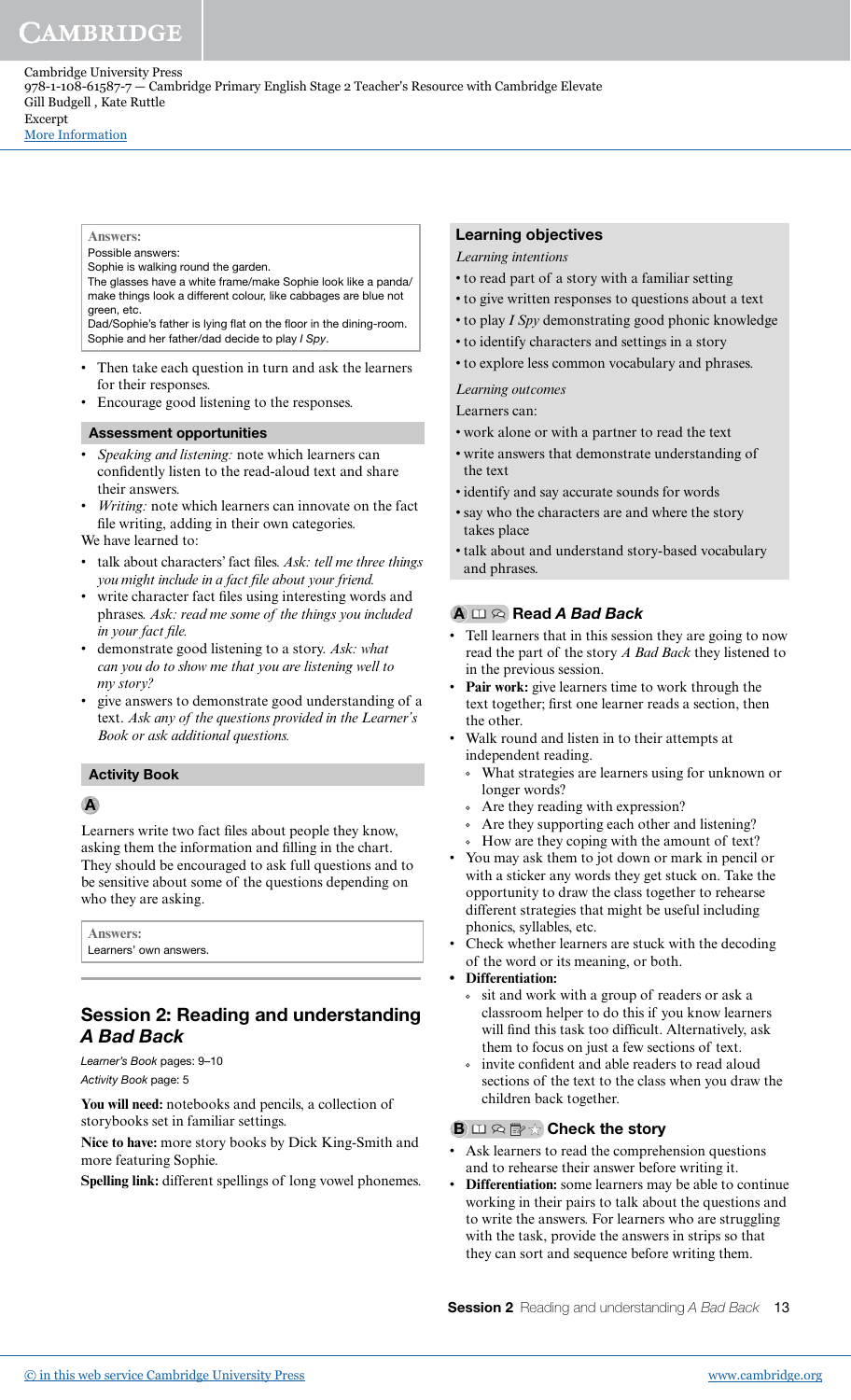Cambridge University Press 978-1-108-61587-7 — Cambridge Primary English Stage 2 Teacher's Resource with Cambridge Elevate Gill Budgell , Kate Ruttle Excerpt

[More Information](www.cambridge.org/9781108615877)

- Check letter formation and pencil grip as you walk around the class.
- In question 3, learners are asked about Sophie's questions. Take the opportunity to talk about the formation and use of the question mark.
- **Differentiation:** some learners will notice the use of speech marks in the conversation section of the text. Notice which learners do this and encourage them to include speech marks in their answers where appropriate.
- Check that learners are looking back at the text to seek their answers. A few may just remember the answer.
- **Answers:**
- 1 The sunglasses were Sophie's mother's.
- 2 In the dining room it was dark and shadowy.
- 3 Sophie asked her father: Are you all right? and What's the matter?

Or, if using speech marks: Sophie asked her father, "Are you all right?" and "What's the matter?".

- 4 She suggests they play I Spy because it's fun/she thinks her father is bored/it will take his mind off the back pain.
- Play a game of *I Spy/I Hear* with the learners using words from the story such as: *sunglasses, chairs, table, window, loor, door.*
- Play the game with increasing sophistication if learners are able to. You could give several clues for one item:
	- I spy with my little eye something beginning with the sound **/s/**.
	- I spy with my little eye something beginning with the letter *c*.
	- I hear with my little ear something that has the **/ee/**  sound in it.

**Answer:**

ceiling

Pair work: provide words for pairs to work with in this way where possible, such as *photograph, whale, character, scissors, queen, thumb.*

## **Az** Spelling link

Use this as an opportunity to enjoy word exploration and word play and pick up and play the game in short bursts when opportunities arise throughout the week.

There are more activities on different spellings of long vowel phonemes in the **Review and reference** section, which begins on page 188 of the *Learner's Book*.

# $C \otimes$  Characters and settings

- Talk to the learners about the word *character* and check their understanding of it.
- Remind them of the work at the beginning of this unit on the character fact files.
- Work with learners using the prompts in the *Learner's Book* to generate words about Sophie and her father.
- Make a class mind map of words about Sophie and words about her father.
- Then repeat with the settings. Ask learners how they know what the settings are and to find evidence from the text that tells them. Can they find the words *garden* and *dining room*?
- Is the setting always so clear? Can learners think of a story where it isn't so clear? If you have a collection of books then pass them round so that learners can find actual examples to comment upon. You may wish this to be a short group activity so that learners can investigate and then feed back on their observations.

#### **Answers:**

Possible answers: About Sophie: she is young, funny, kind. About Father: tired, fed up, is trapped by Sophie because he can't get up, trying to be patient. Settings: starts in the garden, ends in the dining room.

## $D \otimes$  What do you think?

- Tell the children that you are going to explore some of the more dificult words and phrases in the text.
- Pair work: ask learners to work with a talk partner to discuss the meanings of the phrases in the *Learner's Book*. Give them time to explore and discuss each one before stopping and drawing the class together to share their thoughts. Ask learners **why** they think something, especially if it is not correct.
- Remind learners about speaking out clearly and looking at the people they are talking to when sharing their ideas.
- **Differentiation:** encourage more confident learners to tell their thought processes so that you can appreciate how and why they came to a certain conclusion. Support less articulate learners in expressing their ideas and in using ambitious vocabulary.

## **Answers:**

Possible answers:

- But whatever in the world ... An expression which people say when they are surprised. For example, "But whatever in the world is that elephant doing in our garden?!"
- the hard wood-block floor ... This is a floor made from wood so it would be hard and uncomfortable to lie on. You could say, 'The hard wood-block floor hurt when the boy fell onto it.'
- I'm not surprised ... Sophie says this in a funny way to be a bit cheeky. If someone comes in from the rain with no shoes and socks you could say, 'I'm not surprised your feet are cold and wet.'
- and stared thoughtfully at the ceiling ... If you stare thoughtfully you might look like you are staring but with purpose, maybe your eyes are a bit scrunched up or your mouth is a bit turned up while you think. You could say, "I didn't know the answer to the question so I stared thoughtfully at the ceiling!"
- Did learners notice any other phrases like this in the story that they weren't sure about?
- Take any further examples and unpick them together.
- Discuss the fact that these are unusual or oldfashioned expressions which might tell us that the stories were written a long time ago (1988).
- 14 **Unit 1** Stories about things we know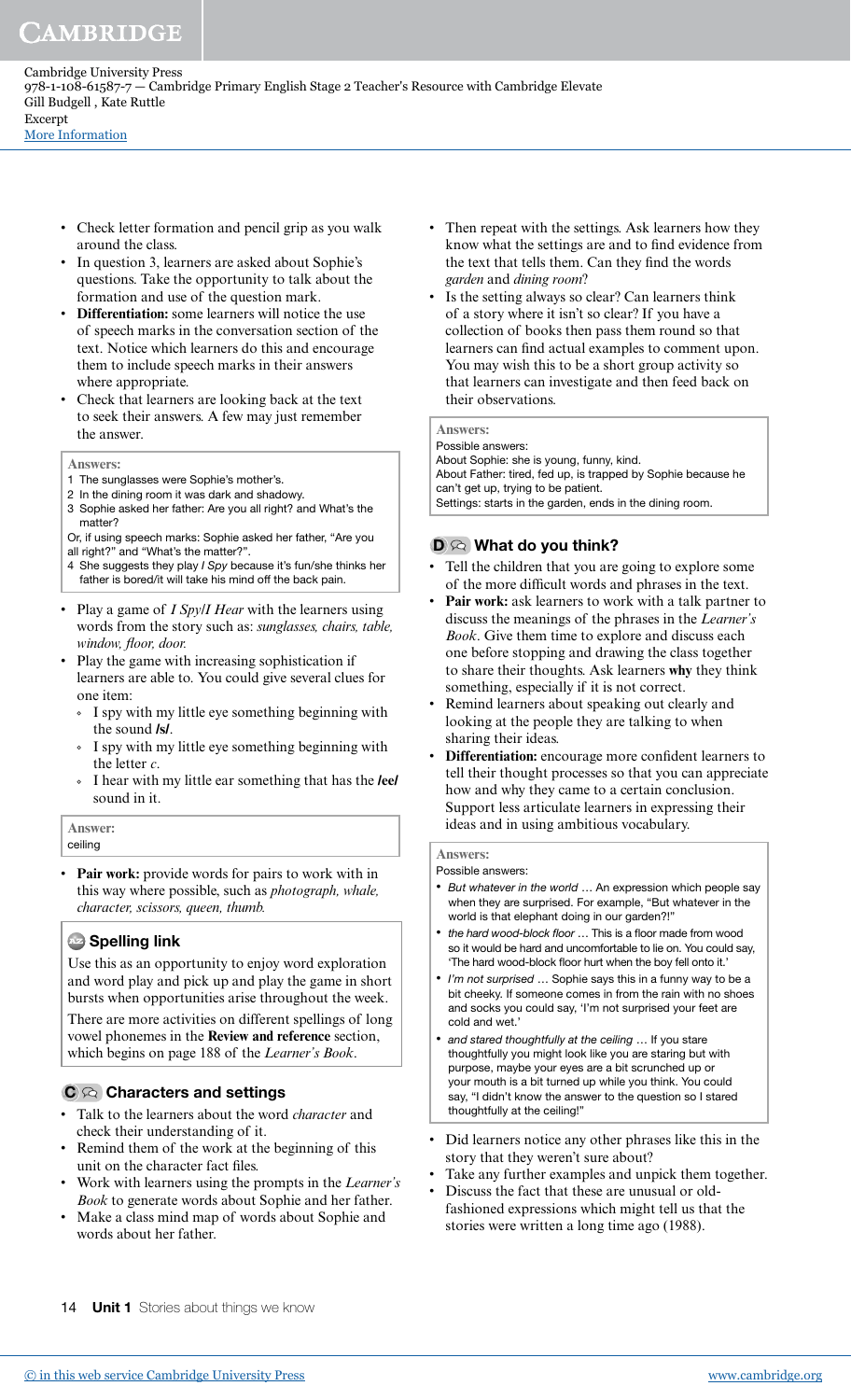• **Why not?** run a challenge within the class and award a special sticker (or something similar) to anyone who manages to use any of these phrases correctly during the day.

#### Assessment opportunities

*Reading:* note which learners cope with this amount of text. Do they have reading stamina yet?

We have learned to:

- work alone or with a partner to read the text. *Ask: let me hear you read a little of the story. Read it for me with expression.*
- write answers that demonstrate understanding of the text. *Ask any of the comprehension questions from the Learner's Book page 9, session 2.*
- identify and say accurate sounds for words. *Ask: what sound does* ceiling *begin with?*
- say who the characters are and where the story takes place. *Ask: who are the characters in this story (any you choose) and where do you think it is set?*
- talk about and understand story-based vocabulary and phrases. *Ask: what special words or phrases did you enjoy from this story?*

#### Activity Book

#### A

Learners scan the text, looking for the words in the chart that each feature different ways of spelling long vowel phonemes: **ai, ee, igh, oa, ue.**

Sophie was walking round the garden, wearing a pair of her mother's very old sunglasses. They were very dark glasses with a white frame. They made Sophie look like a panda. They made pink flowers look red and yellow flowers look golden and cabbages look blue.

Sophie walked along the path that ran along the front of the house and peered in through the dining-room window. Inside, everything looked very dark. But whatever in the world was that long shadowy thing lying on the floor?

In the dining room Sophie's father lay flat on the hard wood-block floor, his arms by his sides, and stared gloomily at the ceiling.

Sophie peeped round the door.

"Daddy?" she said.

"Yes."

"Are you all right?"

"No."

"What's the matter?"

"My back hurts."

"I'm not surprised," said Sophie. "Lying on that hard old floor. If you wanted to have a rest, why didn't you go to bed?"

Sophie's father sighed.

# Session 3: Retelling and acting A Bad Back

Learner's Book pages: 10–11 Activity Book page: 6

**You will need:** notebooks and pencils; space for role play. **Nice to have:** *PCM 1*; *A Bad Back* by Dick-King Smith.

#### Learning objectives

*Learning intentions*

- to retell a story
- to act out a story using dialogue
- to begin to take notice of punctuation including speech marks as a guide to reading expression
- to talk about and predict story outcomes.

*Learning outcomes*

Learners can:

- retell a story with increasing confidence
- act out a story with increasing confidence and expression
- identify and make use of some punctuation marks to support their performance
- talk about and make good predictions based on character and setting.

## $A \square \otimes$  Retell the story

- Ask learners to look at the pictures outlining the key events in *A Bad Back.*
- Together, discuss what is happening and work out a sentence for each picture.
- For each picture, ask learners whether anyone is saying anything. Use this to prompt a conversation about speech.
- Introduce the idea of speech marks and ask learners to find them in the story text in Session 2 on page 8 of the *Learner's Book*. Ensure that learners understand that speech marks indicate when someone is starting to talk and then when they stop talking.
- Read the story and ask learners to jump up each time they see or hear speech marks.
- **Differentiation:** provide struggling readers and writers with speech marks on cards so that they can physically add the marks in the right place to the sentence or phrase.
- Rehearse the sentences you decided on for each main event and try to do this in different ways, for example:
	- *as Sophie:* I am in the garden wearing my mum's sunglasses …
	- *as a narrator:* Sophie is in the garden and she is wearing …
- **Pair work:** give learners time to talk through the story together in each way so that the sequence is really clear in their minds and they are experimenting with both first and third persons.

**Answers:** Learners' own answers.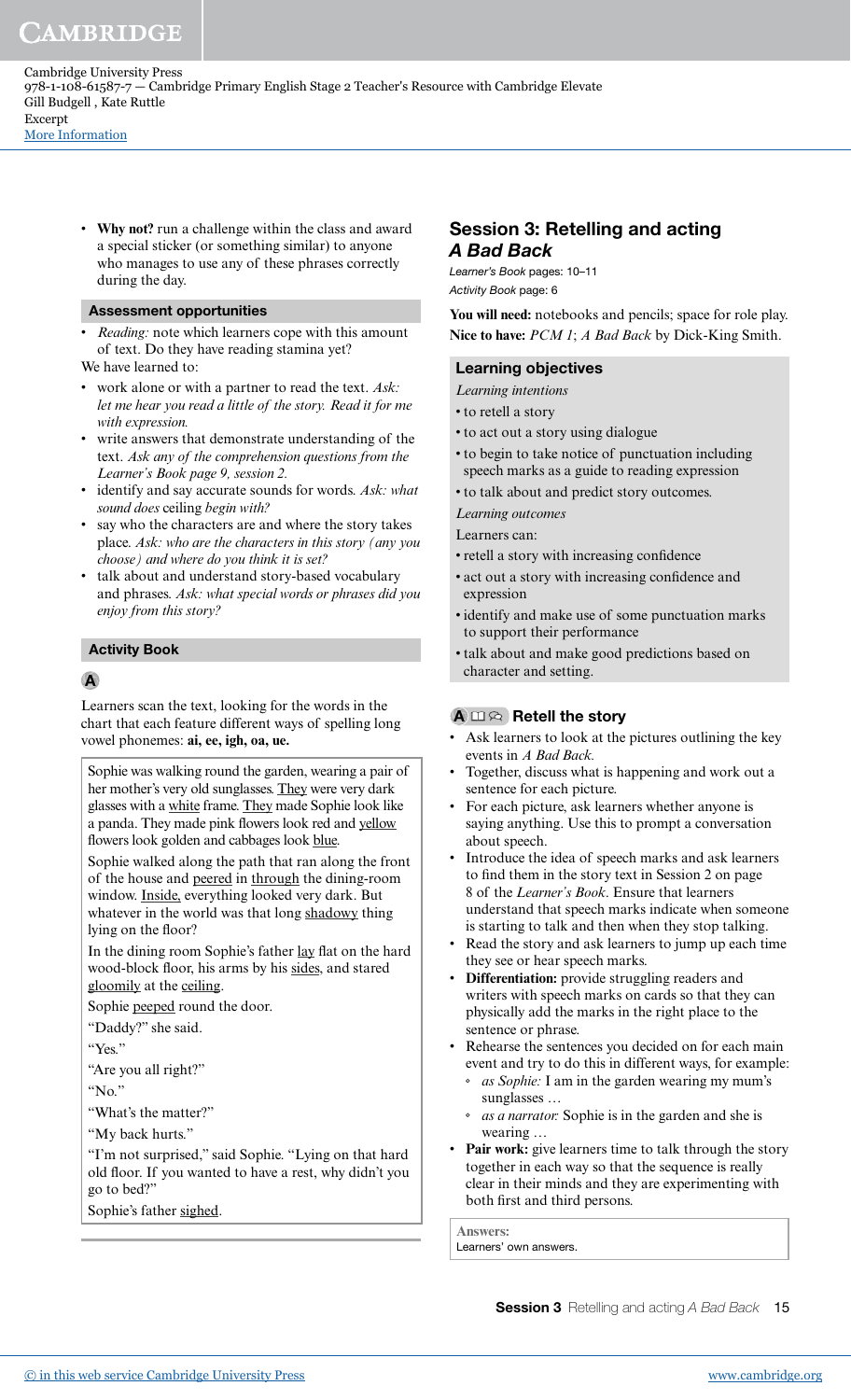Cambridge University Press 978-1-108-61587-7 — Cambridge Primary English Stage 2 Teacher's Resource with Cambridge Elevate Gill Budgell , Kate Ruttle Excerpt

[More Information](www.cambridge.org/9781108615877)

# $\mathbf{B} \times \mathbf{A}$  Act out the story

- Tell learners that together you are going to practise saying the characters' words (Sophie and Father) in this story scene so that it can be acted out.
- Begin by splitting the class into two groups. One group will take the role of Sophie and the other group the role of Father.
- Together, read through the conversation.
- **Why not?** make this a real performance and have all the Fathers lying on the floor and all the Sophies surrounding them. Have them chant the conversation with great expression. They may like to swap parts at some point!
- Ask learners to work in pairs to repeat the exercise. They will need space to do this well.
- If you are using the PCMs you may find it useful to use *PCM 1 Conversation cards* here for those learners who need to have the words in front of them to start with.
- Give time for practice and work with the groups to encourage appropriate expression.
	- Question marks mean it's a question and the speakers' intonation should show this.
	- Father responds in very few words to indicate his pain and frustration with Sophie (who is only trying to help). Can learners say these words in a way that reflects this?
	- How will they say Sophie's 'Oh!' with exclamation mark? (Surprised.)
	- How will they say Sophie's string of sentences about the game right at the end? (Excitedly.)
- And how does Father's response sound? (Resigned.) • Invite learners to perform their dialogue and
- award comments and rewards for really good use of expression.
- Encourage constructive peer group comment too.

**Answers:** Learners' own answers.

# $C \nightharpoonup A$  funny ending

- Stress to learners that this is just a small part of the whole story.
- Can they guess how the story ends? Use the word *predict* and tell or remind them of its meaning.
- Take learners' ideas which might include: Father tries to escape but his back is too painful so he has to stay; the doctor comes to make him better; Sophie and her father fall asleep with exhaustion from all the games.
- If they think Sophie wants to play more games, which games do they think she suggests?
- Now ask learners to look at the text in the *Learner's Book* which outlines what happens. If you have the full story then read the rest of the story to the class. (It's particularly funny when Sophie and her father are playing *I Spy* and Sophie gets in a muddle with the world *ceiling*.)
- Discuss who got it right and whether other predictions were as good or not. Were they better perhaps?

• If learners have enjoyed this extract, encourage them to find out more about Dick King-Smith's Sophie stories using the library or online searches.

**Answers:** Learners' own answers.

# Assessment opportunities

• *Punctuation and spelling*: note learners who have not fully grasped the concept of capital letters, full stop/ question mark or exclamation mark. Note who is not daunted by speech marks.

We have learned to:

- retell a story with increasing confidence. Ask: tell me *the story about Sophie and her father.*
- act out a story with increasing confidence and expression. *Observe involvement and participation.*
- identify and make use of some punctuation marks to support their performance. *Show speech marks and ask: what do these marks mean?*
- talk about and make good predictions based on character and setting. *Ask: how did you think this story would end? Why?*

## Activity Book

## A

Learners look at the pictures to retell the story. They are invited to make up a new ending for the story, drawing pictures in the empty boxes and writing a sentence for each.

## B

 Learners write answers to three questions asking their opinion and ideas about the characters and setting for their own version of the story.

**Answers:**

- A Possible answers:
- 1 Sophie is playing in the garden and wearing her mother's sunglasses. She likes them because they make things look funny colours, etc.
- 2 She peers into the house to see if anyone is around/to see what it looks like through the sunglasses.
- 3 It all looks very dark and she can see something on the floor.
- 4 How strange/funny! It's her father lying flat on the hard floor.
- 5 Sophie asks him why he is lying on the hard floor and he explains that he has a bad back.
- 6 Sophie lies next to her father so that he does not get lonely or bored and then she suggests they play I Spy. 7–8 Learners' own answers.
- **B** Learners' own answers.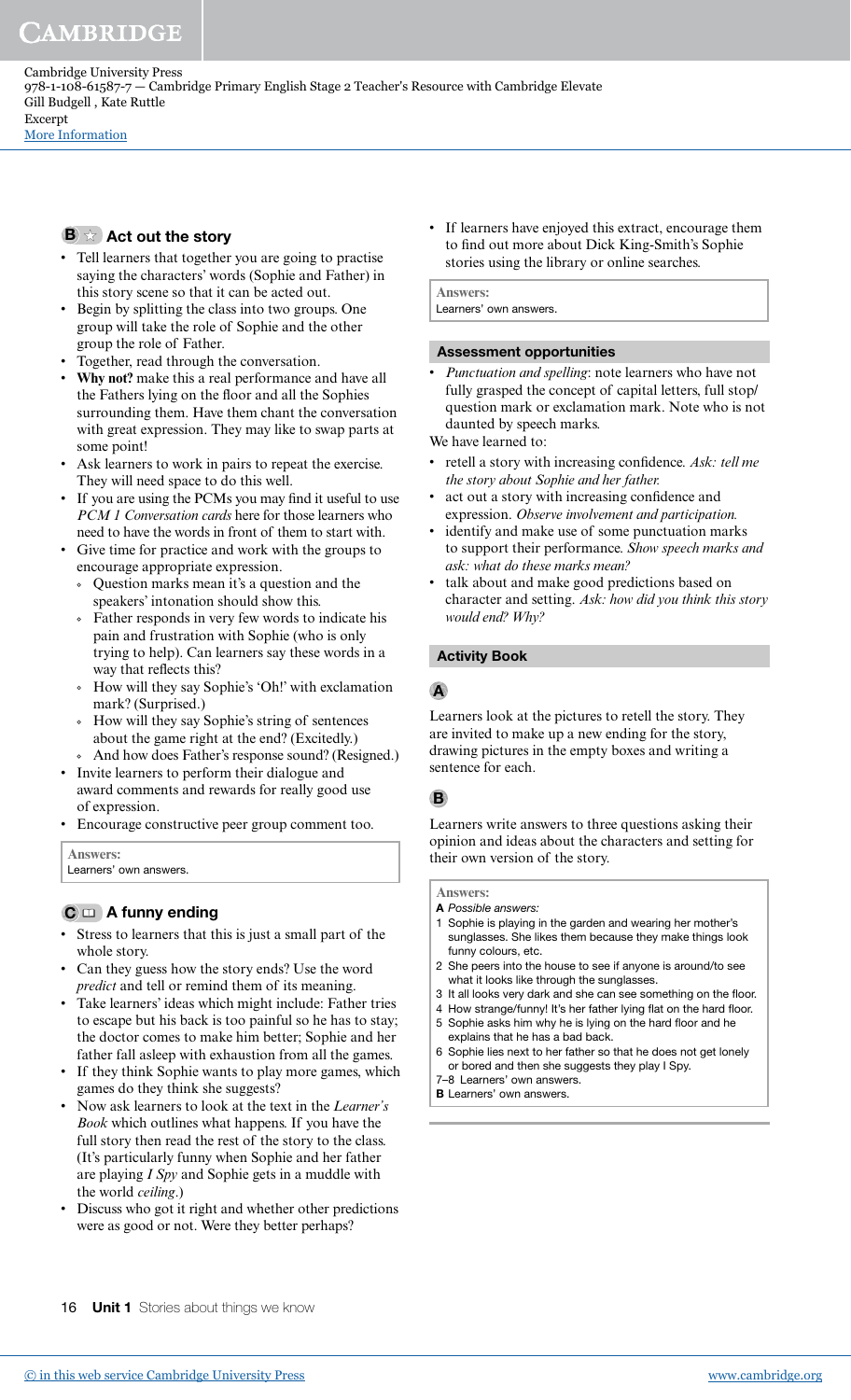[More Information](www.cambridge.org/9781108615877)

## Session 4: All about mums

Learner's Book pages: 12–13 Activity Book pages: 7

**You will need:** notebooks and pencils.

## Learning objectives

*Learning intentions*

- to join in with the reading of a poem, recognising its characters and setting
- to recount own experiences
- to identify and discuss punctuation
- to write a list poem.
- *Learning outcomes*

Learners can:

- join in with the reading of the poem and identify the main speaker
- talk about things their key family members say with reference to instructional language
- identify punctuation and show increasing understanding of its purpose
- innovate on a poem to write their own.

## $A \n \Box$  The Things Mums Say

- Before you read the text for or with the learners, be sensitive to any learners in the class who don't have a mum at home. Throughout this unit is it possible to talk about family members in general.
- Tell the learners that this session begins with a poem about a different kind of familiar setting: it's called *The Things Mums Say* but it could be called *The Things Dads Say* or *The Things Aunties Say!*
- Read the poem to the class and perform it well in role; be bossy and nagging!
- Talk with the learners about whether someone in their house says things like this.
- Invite them to share their experiences and keep it light and comical rather than too serious.
- Talk about the instructional language in this poem, for example *Wake up!, Mind your …, Don't…* Ask learners what instructions they get at home, for example *Make your bed, empty the bin, help me please.*
- Discuss the poem together:
	- do learners think mums/carers need to say things like this?
	- do they ind it hard to get out of bed?
	- is their bedroom messy?
	- what table rules do they have at home (e.g. no elbows on the table)?
- Ask the learners to read the poem with you as a class, then ask them to read it through in pairs.
- **Differentiation:** reading together as a class should support less confident readers but you may consider pairing less able readers with more conident readers for this part of the session.

**Answers:** Learners' own answers.

#### **B**  $\Box \otimes \mathbb{R}$   $\vee$  Check the poem

- Read through the questions together first and then ask learners to work through the questions and write the answers.
- **Differentiation:**
	- you may wish to work with a group of less confident readers and writers. Make sure they tackle each question methodically and don't feel overwhelmed by all four. You could select certain questions for certain learners to complete or you could allocate the four questions across the group so that learners can share their ideas and answers.
	- $\circ$  challenge able readers to explain what they notice about the spellings of the rhyming words and to add a rhyming word to each pair.
- After a while, invite all learners to share their findings and answers to the questions.

#### **Answers:**

- 1 Rhyming words: bed/head, late/state, please/keys, food/rude, please/trees, said/bed.
- 2 Full stops 8; question marks 2; exclamation marks 8 3 Possible answers: It means you have to be careful with
- money because it doesn't grow, you have to work for it. It's a funny way of saying 'be careful with money'.
- 4 I won't tell you again is repeated which is funny because the mum does tell them again!
- Remind learners about how you read the poem. Did they think you sounded like a 'mum'? Or just someone nagging?
- If you have recording equipment easily available then invite learners in small groups or even individually to record their readings of the poem. Play these back and invite self-evaluation as well as peer evaluation, for example *I really liked it when Zara asked the questions well. I didn't think Anil sounded quite loud enough but I liked it when he said 'elbows OFF the table' very strongly.*
- Draw learners' attention to the **Tip** box, which is a reminder about how punctuation helps us to know how to read. Remind them that a question mark flags a question so we usually take our voice up a little at the end of the sentence. Model this for the learners. The exclamation mark can mean you want to say something with strength so model this for them too. The **Tip** box also refers to using rhyme to make the poem flow.

## $\mathbf{C} \equiv \mathbf{C}$  The things you might say

- Talk about things the learners might say to someone in their family, for example a younger or older sibling, a grandparent.
- Talk about how we change what we say and the way we say it – often to fit with the person we are talking to. 'Mum' wouldn't say those things to a grandmother because it would sound rude. Take the learners' list ideas and record some on the board.
- Ask learners to write their own 'list poem', using at least four things they say.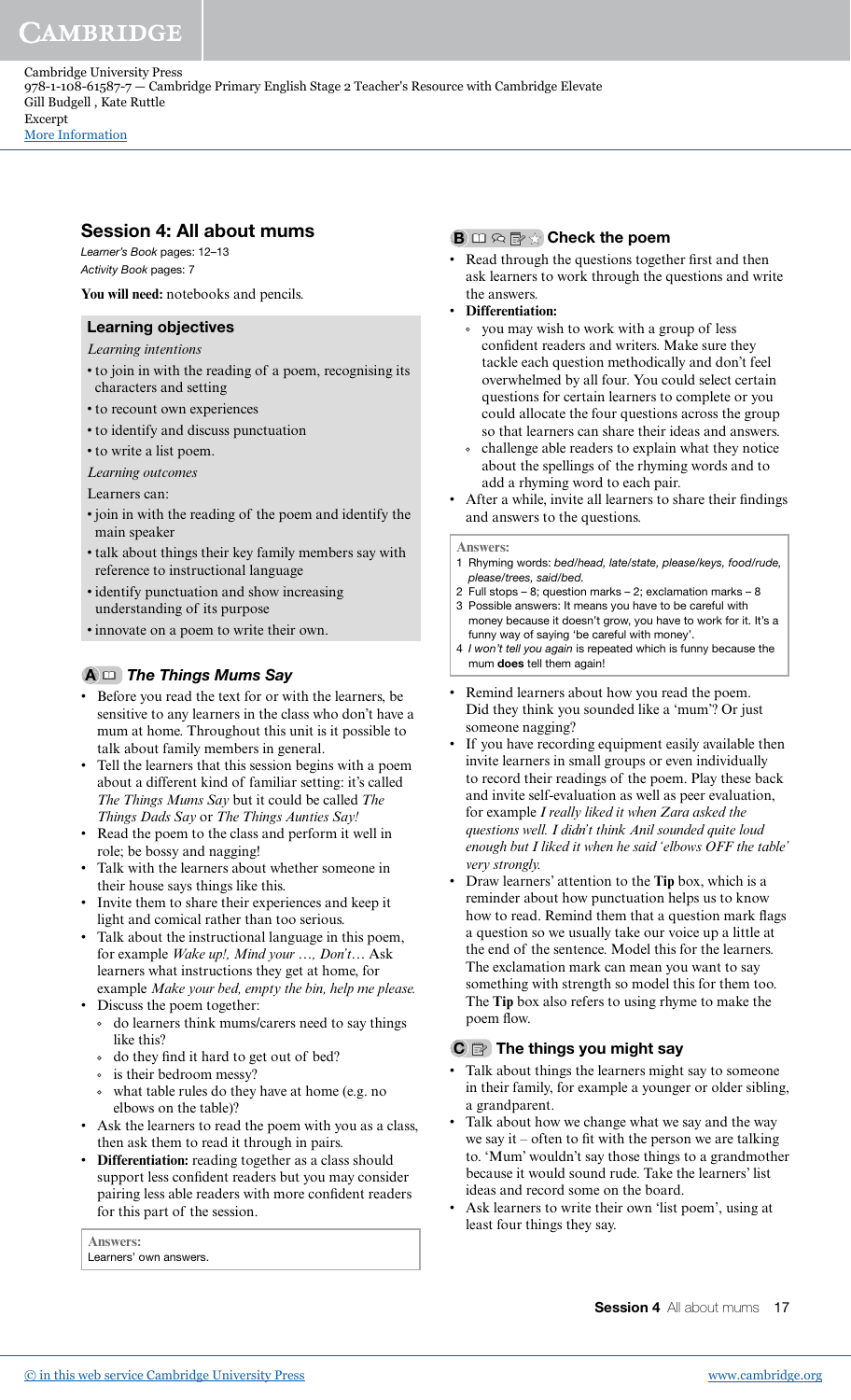• **Differentiation:** you may consider writing less confident writers' lists with them; you could scribe for them and then cut up the words so that they rebuild each of their sentences before writing (some of) them out in their notebooks or for display.

• **Why not?** set up a display of learners' list poems and title it *The Things People Say*. You could get the learners to write just one of their ideas in a speech bubble and stick it up on the display. It can be a 'working wall' which you add to over the course of the week.

#### **Answers:**

Learners' own answers.

#### Assessment opportunities

*Reading:* note learners who are beginning to use punctuation to good effect.

We have learned to:

- join in with the reading of the poem and identify the main speaker. *Observe and ask: how many characters are there in this poem?*
- talk about things key family members say. *Ask: what sort of things does your [mum/dad/aunt/uncle] say? What instructions do they give you?*
- identify punctuation and show increasing understanding of its purpose. *Ask: show me a … What does it tell you?*
- innovate on a poem to write our own. *Ask: what did you include in your list poem?*

#### Activity Book

#### A

Learners write the missing words in the poem using the words provided. They are all high-frequency words. They then read the poem again to check its meaning.

| <b>Answers:</b>                             |
|---------------------------------------------|
| Wake up!                                    |
| Get up!                                     |
| Out of bed!                                 |
| Mind your feet!                             |
| Mind your head!                             |
| Don't run around.                           |
| Don't be late.                              |
| Look at your room!                          |
| What a state!                               |
| Put all <b>your</b> stuff away now, please. |
| Why can I never find my keys?               |
| Close your mouth and eat your food.         |
| I ook at that!                              |
| <b>Don't</b> stare, it's rude.              |
| Elbows OFF the table, please.               |
| Money doesn't grow on trees.                |
| I won't tell you again                      |
| Did you hear what I said?                   |
| I won't tell you again.                     |
| It's time for bed                           |

## Session 5: Getting you to do something

Learner's Book pages: 14–15 Activity Book pages: 8–9

You will need: notebooks and pencils; large pieces of paper and felt tips.

**Nice to have:** *PCM 2*; some peas! *Eat Your Peas* by Kes Gray.

**Spelling link:** words that feature sounds **/igh/, /ee/** and /**ai/**.

#### Learning objectives

*Learning intentions*

- to read a story set in a familiar setting
- to identify language patterns
- to predict a story outcome
- to write a complex sentence using correct punctuation.
- *Learning outcomes*

Learners can:

- read the text in pairs or independently
- identify the repetition of Daisy's response
- make feasible predictions
- write their sentence correctly using a template.

#### $A \nightharpoonup$  Eat Your Peas

- Ask learners to recall the poem from the last session, *The Things Mums Say.* Can they remember it well enough to recite it?
- Tell them that this text is also about a mum. This mum is trying to persuade her daughter to eat peas and the daughter does not want to.
- If you have some peas then invite the learners to taste them – they're really not that bad!
- Tell them they will hear two characters, Mum and Daisy the daughter, and that the story is set at home. Ask them to listen and then tell you what they notice about the story.
- Together, look in the *Learner's Book* to read the text. Model for the learners how to read the story and make much of Daisy's repetitive response.
- After reading, talk about story. Take learners' ideas and comments and record them on the board if useful.
	- Make sure learners have recognised the repetition.
	- Make sure they understand the significance of *Mum sighed one of her usual sighs* … which tells us that this scenario (Daisy not eating her peas) has happened many times before.
	- Make sure they appreciate the escalation of promises:
		- $-$  *have some pudding*  $\rightarrow$  ten puddings
		- $\sim$  *stay up for an extra half hour*  $\rightarrow$  *stay up really late*
		- - *skip your bath no washing for two month*s
		- *a new bike!*

18 **Unit 1** Stories about things we know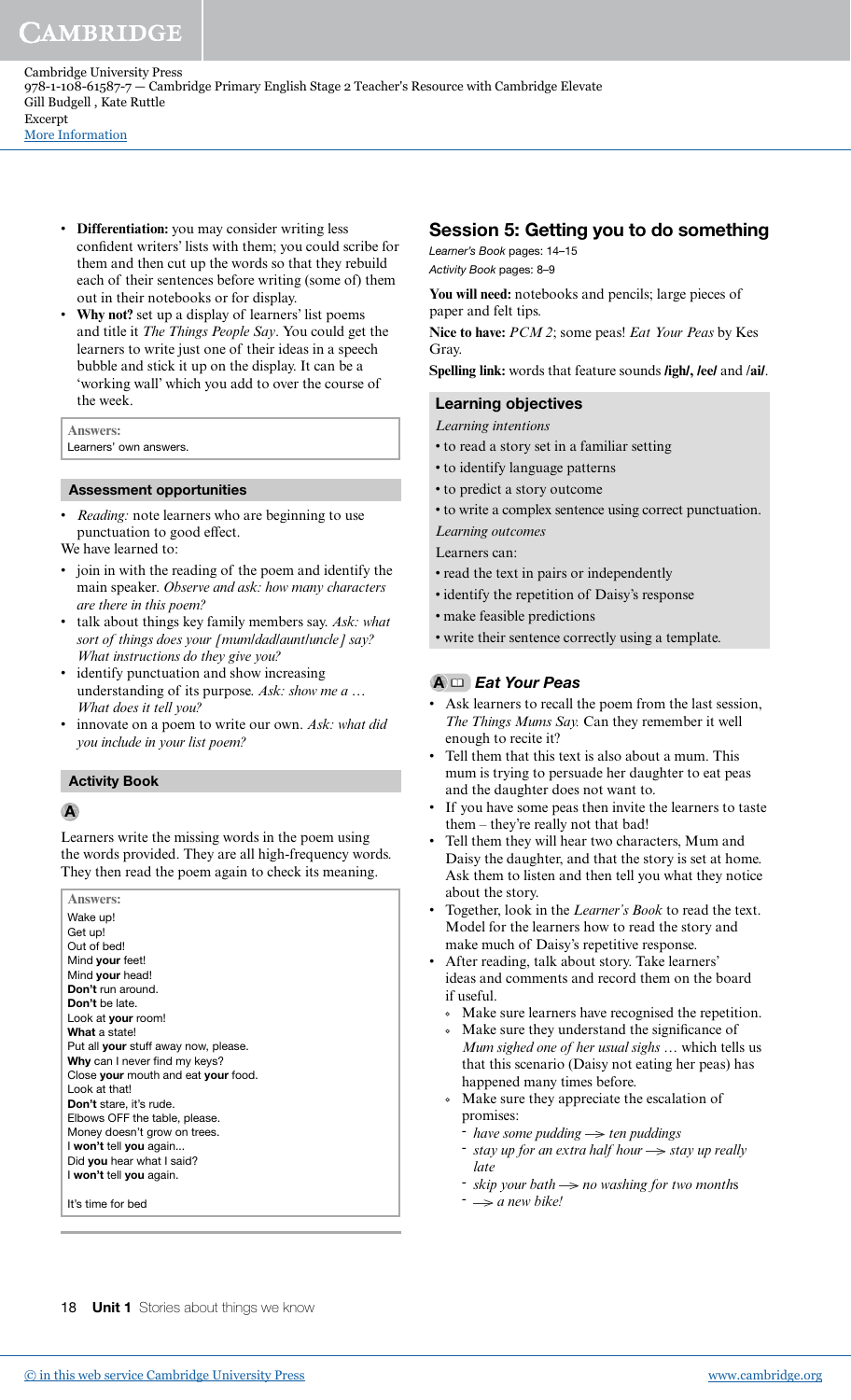Cambridge University Press 978-1-108-61587-7 — Cambridge Primary English Stage 2 Teacher's Resource with Cambridge Elevate Gill Budgell , Kate Ruttle Excerpt

[More Information](www.cambridge.org/9781108615877)

- Do the learners think that Daisy's mum is serious or just joking? Would their mums or family members make such promises? Tell them these are called *bribes*. Mum is bribing Daisy with these ideas.
- Read the text aloud again and invite learners to play the part of Daisy.
- **Pair work:** ask the learners to read the story aloud, taking it in turns to take the part of Daisy and Mum.

#### **Answers:**

Learners' own answers.

#### $\mathbf{B} \otimes \mathbb{B}$  What next?

- **Group work:** hand out large pieces of paper, pens, felt tips, etc. to each group.
- Ask learners to discuss and note down what they think Daisy's mum will offer next. What do the learners predict? Remind them that the 'bribes' need to be bigger and better each time. Encourage imaginative and far-fetched responses.
- Circulate as the groups are working and listen/join in with their discussions.
- After a while, bring the groups together as a class and ask each to share their record of ideas. Remind them of good presentation skills as in previous lessons: stand up tall, speak loudly and clearly, look at the audience, ask others to help to hold up the poster and let others take a turn too.
- Finally, ask learners to record one whole sentence in their notebooks using the ideas from the group record and the sentence structure in the *Learner's Book*.
- **Differentiation:** If you are using the PCMs, you may wish to use *PCM 2 Fill the gaps* here to offer more support to certain groups. It gives words and pictures as suggestions for things Mum might use to bribe Daisy.

**Answers:**

Learners' own answers.

#### Assessment opportunities

- *Speaking and listening:* note learners who are able to listen in the group as well as offer relevant ideas. We have learned to:
- read the text in pairs or independently. *Observe and listen. Check strategies in use.*
- identify the repetition of Daisy's response. *Ask: what does Daisy always say?*
- make feasible predictions. Ask: what do you think will *happen next? At the end?*
- write sentences correctly using a template. *Ask: show me your sentence ideas.*

#### Activity Book

#### A

Learners sort words into sets according to whether they feature sounds **/ai/, /ee/** or **/igh/**.

## B

Learners draw things they don't like to eat on the plate.

**Answers:**

- A • ai: again, say, Daisy, plate, stay
- ee: even, green, peas
- igh: like, sigh, buy, bike
- **B** Learners' own answers

#### **Az Spelling link**

There are more activities on different spellings of long vowel phonemes in the **Review and reference** section, which begins on page 188 of the *Learner's Book*.

## Session 6: Checking Eat Your Peas

Learner's Book pages: 16–17 Activity Book page: 9

**You will need:** notebooks and pencils.

**Nice to have:** word cards; punctuation cards; bibs to wear the words for sentence sequencing.

#### Learning objectives

#### *Learning intentions*

- to answer questions to demonstrate understanding of story
- to take notice of punctuation including speech marks
- to vary sentence openers
- to join compound sentences using *and* and *or*.
- *Learning outcomes*

Learners can:

- read and answer comprehension questions about the story
- identify and use punctuation marks
- use a new structure: *If you … I will …*
- identify and use *and/or* to join sentences from the story.

## $\mathbf{A} \bmod \mathbb{R}$  Check the story

- Ask learners to re-read the story *Eat Your Peas* or read it together if a reminder would be helpful for them.
- Ask learners to say each answer to the comprehension questions, and then write it in their notebooks.
- **Differentiation:** you may ask some groups to work independently on reading and answering the questions about the story while you work with less conident readers and writers.

**Answers:**

- 1 Daisy and her mum. At home/in the dining room/breakfast room/at the table.
- 2 She says the same things because she really doesn't like peas/she is being naughty/she wants to know how far her mum will go.